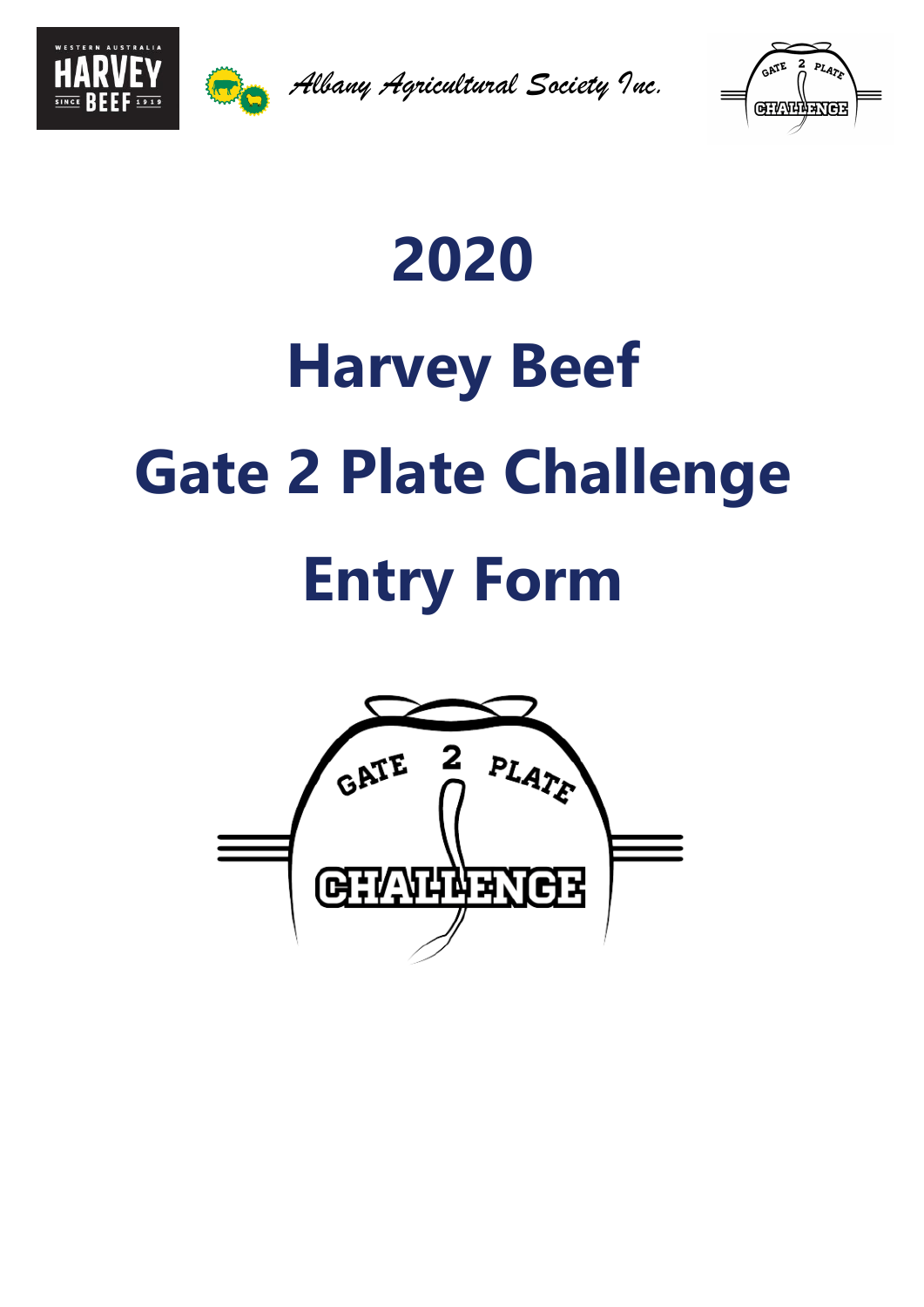



*Albany Agricultural Society Inc.*



## **Harvey Beef Gate 2 Plate Challenge 2020 - Entry Form**

(Page 1 of 2)

If at the time of entries closing, there is an opportunity to enter more than one team per business would you be  $t$  interested in entering a 2<sup>nd</sup> team please circle,  $\sf{YES}$  PLEASE NO PAYMENT FOR 2<sup>nd</sup> TEAM AT THIS TIME You will be contacted after the entry closing date if there are any spaces available. Please note this will not entitle you to a further 2 seats for the awards unless seats are available**.**

| Please ensure writing is clear and readable and ensure all information is supplied. |  |  |  |  |  |
|-------------------------------------------------------------------------------------|--|--|--|--|--|
|-------------------------------------------------------------------------------------|--|--|--|--|--|

| Contact Name:                                                                                             | PIC:             |  |  |  |  |
|-----------------------------------------------------------------------------------------------------------|------------------|--|--|--|--|
| <b>Business Name:</b><br>(used on any<br>trophy/award)                                                    | Trading<br>Name: |  |  |  |  |
| (The <b>business name</b> stated above will be used on any trophies/awards unless you indicate otherwise) |                  |  |  |  |  |
| ALL PRIZE MONEY'S WILL BE PAYED BY ELECTRONIC FUNDS TRANSFER                                              |                  |  |  |  |  |
|                                                                                                           |                  |  |  |  |  |
| BSB: ________________________                                                                             |                  |  |  |  |  |
| Contact phone:                                                                                            | Email:           |  |  |  |  |
| Postal Address:                                                                                           |                  |  |  |  |  |

By signing this form you:

- i. acknowledge that you have read, understood and agree to the Harvey Beef Gate 2 Plate Challenge rules and regulations
- **ii.** certify that the information contained in this entry is true and correct to the best of your knowledge iii<br>ii. certify that each animal entered by you or by your child/children/ward is your property absolutely o certify that each animal entered by you or by your child/children/ward is your property absolutely or is under your absolute control and you have permission to enter the animal.
- **iv.** hold the Albany Agricultural Society, Willyung Farms feedlot, the Harvey Beef Gate 2 Plate Challenge Committee and associated employees and volunteers exempt from any liability in the event of any loss from any cause whatsoever, whether it be implied or express form.
- v. agree that the Harvey Beef Gate 2 Plate Challenge Committee have access to the MSA grading information on your carcasses for the purpose of allocating points.

#### PRIVACY ACT STATEMENT

The information provided by you in this Application is collected and used by the Albany Agricultural Society Incorporated to organize and conduct competitions and or exhibitions. We may publish details such as your Name, Photograph and Exhibit details in any Albany Agricultural Society publication or media communication. Such information may also be made available to, and published by the media. We will not disclose your personal information without your consent for any other purpose unless required or authorized by law. You may request access to your personal information and, if necessary, request that our records of that information be corrected by writing to entries@gate2platechallenge.com.au I hereby certify the above particulars are correct and I agree to conform to and accept the rules and regulations governing the Harvey Beef Gate 2 Plate Challenge as described in the Harvey Beef Gate 2 Plate Challenge Rules and Regulations and I hereby hold the Society free from any liability in respect of any mistakes or errors which may be made in connection with these entries.

.

Signed: Print Name:

If signing on behalf of a company, please state role held